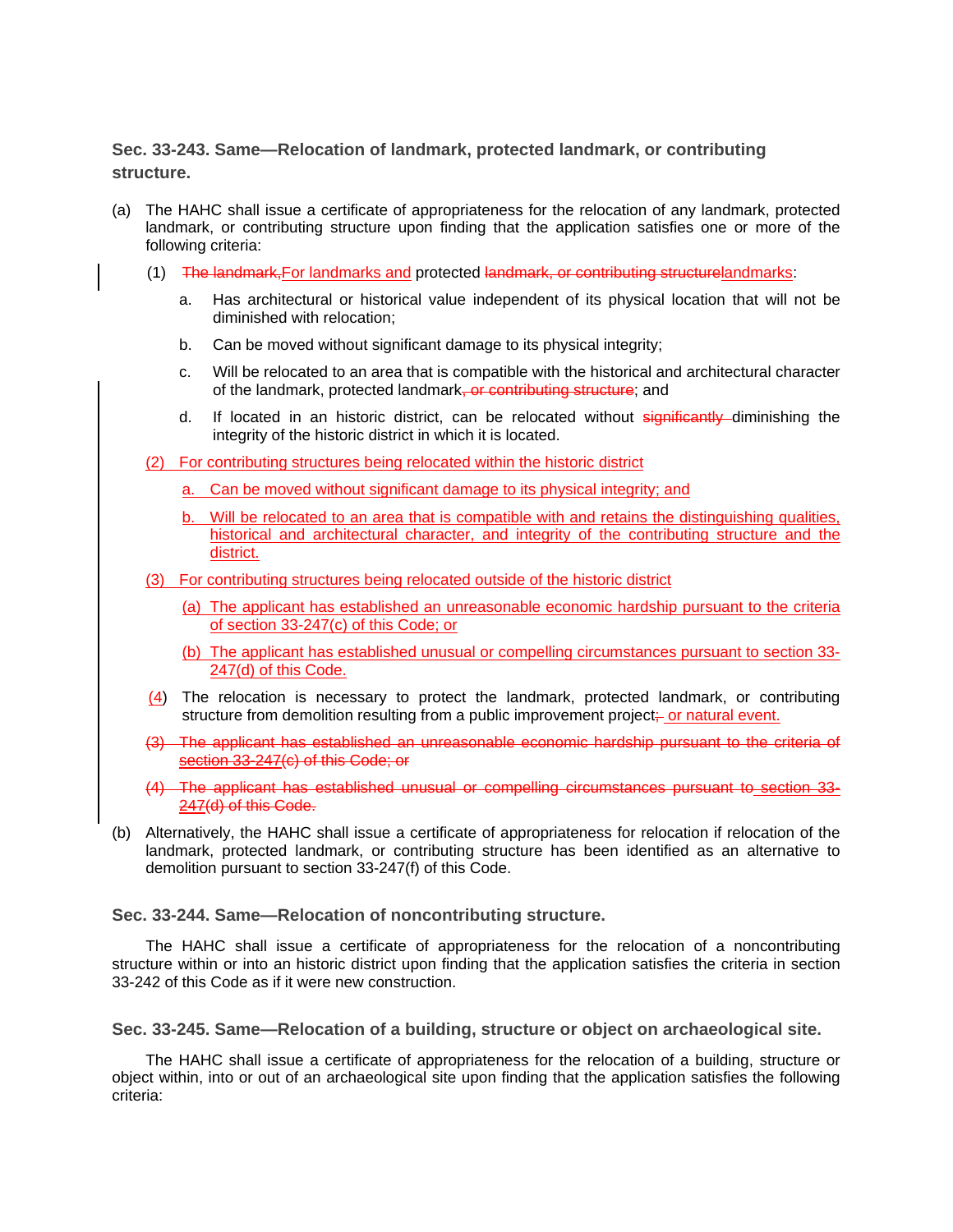- (1) The relocation will not destabilize any archaeological resources within or on the archaeological site; and
- (2) The relocation will comply with the requirements of section 33-246 of this Code.

## **Sec. 33-246. Same—Excavation.**

The HAHC shall issue a certificate of appropriateness for the excavation of an archaeological site upon finding that the application meets the following criteria:

- (1) The excavation must be conducted so as to protect and preserve archaeological resources affected by, or adjacent to, the excavation; and
- (2) The applicant must commit to make reasonable efforts to mitigate and stabilize archaeological resources if they are disturbed.

## **Sec. 33-247. Same—Demolition of landmark, protected landmark or contributing structure, or within archaeological site.**

- (a) The issuance of HAHC shall issue a certificate of appropriateness for the demolition of a landmark, a protected landmark, or a contributing structure, or for demolition of a building, structure or object on or in an archaeological site shall be subject to the establishment by the applicantupon demonstration based on a preponderance of credible evidence of an unreasonable economic hardship or the establishment of an unusual andor compelling circumstance- exists.
- (b) An application for a certificate of appropriateness for demolition shall contain the following information:
	- (1) A certified appraisal of the value of the property conducted by a certified real estate appraiser;
	- (2) The assessed value of the land and improvements thereon according to the two most recent assessments unless the property is exempt from local property taxes;
	- (3) All appraisals obtained by the owner in connection with the acquisition, purchase, donation, or financing of the property, or during the ownership of the property;
	- (4) All listings of the property for sale or rent that are less than a year old at the time of the application;
	- (5) Evidence of any consideration by the owner of uses and adaptive reuses of the property;
	- (6) Itemized and detailed rehabilitation cost estimates for the identified uses or reuses, including the basis of the cost estimates;
	- (8) Complete architectural plans and drawings of the intended future use of the property, including new construction, if applicable;
	- (9) Plans to salvage, recycle, or reuse building materials if a certificate of appropriateness is granted;
	- (10) An applicant who is a nonprofit organization shall provide the following additional information:
		- a. A comparison of the cost of performance of the mission or function of the nonprofit organization in the existing building and in a new building;
		- b. The impact of the reuse of the existing building on the organization's program, function or mission;
		- c. The additional cost, if any, attributable to the building of performing the nonprofit organization's function within the context of costs incurred by comparable organizations, particularly in the Houston area;
		- d. Grants received, applied for or available to maintain or improve the property; and